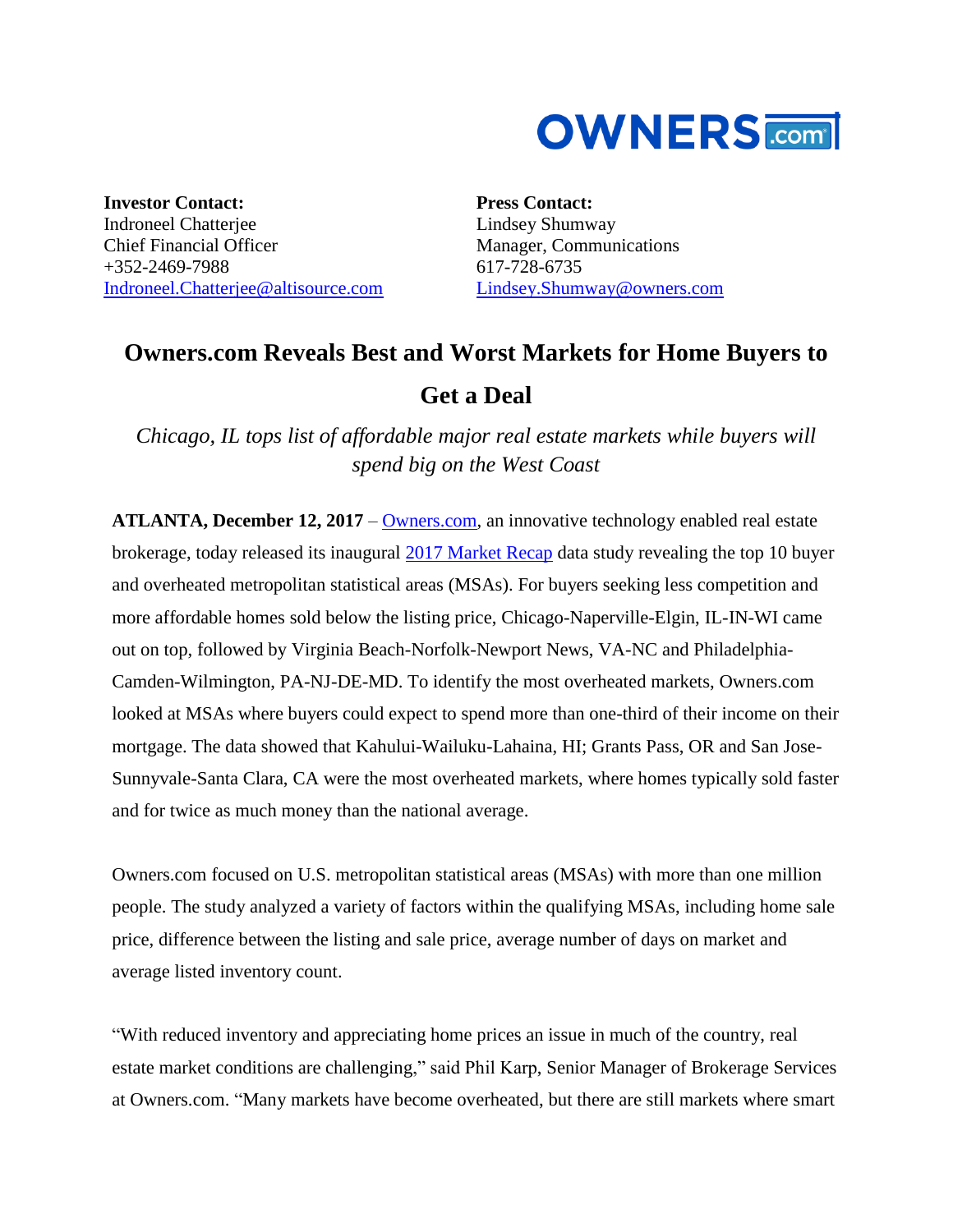buyers can find more affordable homes. Savvy buyers will realize greater savings if they leverage modern brokerages like Owners.com that provide local expert real estate agents who help them make data-driven purchase decisions."

### **Top 10 Home Buyer Markets**

The study uncovered that within the top 10 buyer markets, home buyers can generally expect to find more affordable options with less competition:

- The top 10 buyer markets showed an average sales price of \$297,794, which was \$35,330 below the national average. Homes sold for an average of \$16,375 below the listing price.
- Prices for both buyers and renters remained affordable in these areas as the average monthly rent increased from year to year by \$24, only \$4 more than the national average.
- Average loan-to-value is -10% lower than the national average of -6.04%, indicating that properties in these MSAs may have been heading toward foreclosure or short sale, increasing the opportunity to get a good deal.
- With less buyer competition, homes in these markets took an average of two weeks longer to sell than the national average.

|                | <b>MSA</b>                                              | Average<br><b>Sales Price</b><br>for Single-<br>Family<br><b>Homes</b> | Average<br><b>Difference</b><br><b>between</b><br>Sale and<br>Listing<br>Price | Average<br><b>Number</b><br>of Days<br>Listing<br>Is on<br><b>Market</b> | Average<br>Loan to<br><b>Value</b><br>Rank | Average<br><b>Listed</b><br><i>Inventory</i> | Average<br>Change in<br><b>Rent</b> (from<br><b>Previous</b><br>Years) |
|----------------|---------------------------------------------------------|------------------------------------------------------------------------|--------------------------------------------------------------------------------|--------------------------------------------------------------------------|--------------------------------------------|----------------------------------------------|------------------------------------------------------------------------|
| $\mathbf{1}$   | Chicago-<br>Naperville-Elgin,<br>IL-IN-WI               | \$302,898                                                              | $-$16,015$                                                                     | 108                                                                      | $-10.07\%$                                 | 9,683                                        | $+$ \$38                                                               |
| $\overline{2}$ | Virginia Beach-<br>Norfolk-Newport<br>News, VA-NC       | \$255,737                                                              | $-$11,959$                                                                     | 104                                                                      | $-15.01%$                                  | 2,703                                        | $+ $11$                                                                |
| $\mathfrak{Z}$ | Philadelphia-<br>Camden-<br>Wilmington, PA-<br>NJ-DE-MD | \$272,112                                                              | $-$13,973$                                                                     | 115                                                                      | $-9.17\%$                                  | 5,952                                        | $+ $11$                                                                |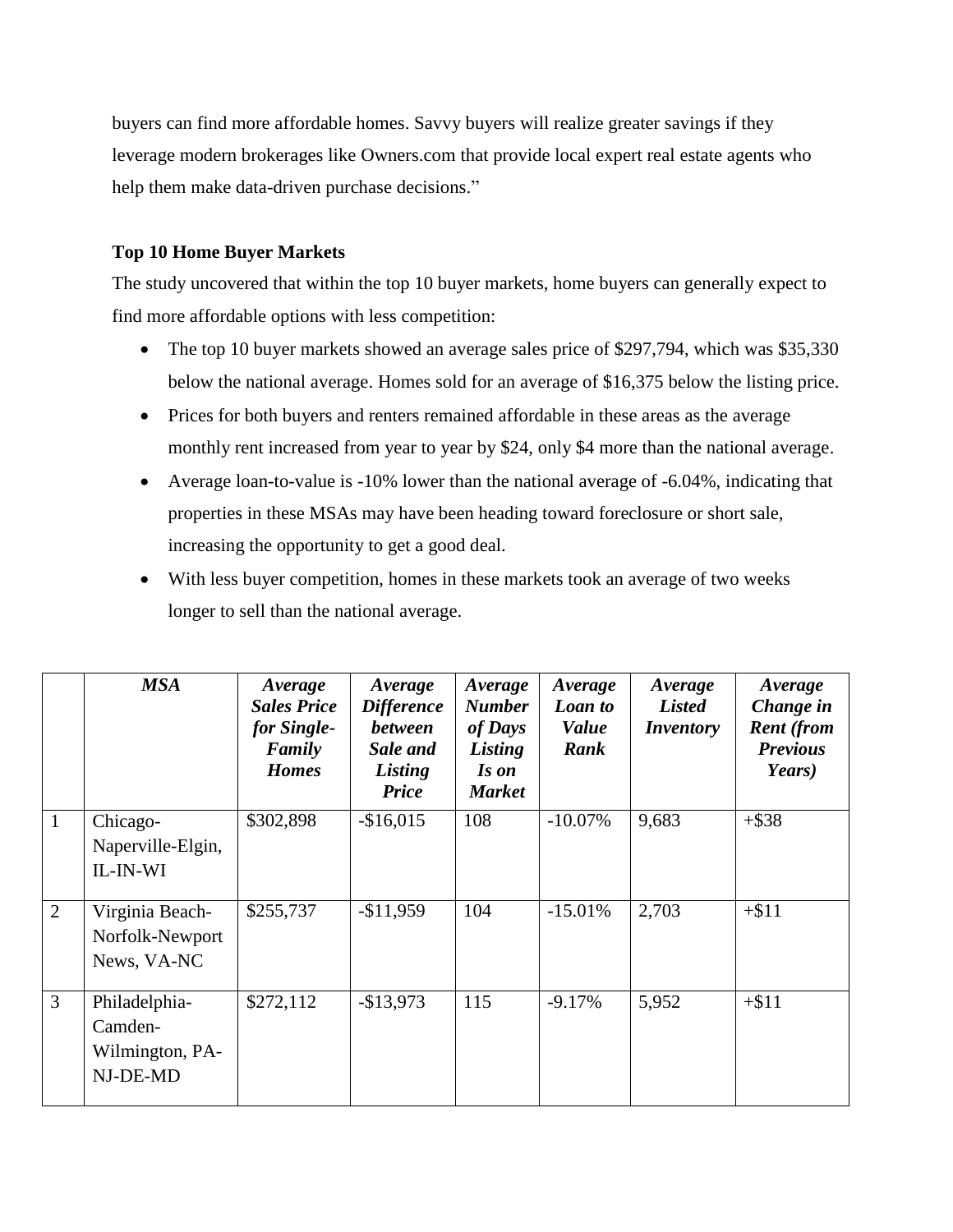|                | <b>MSA</b>                                     | Average<br><b>Sales Price</b><br>for Single-<br>Family<br><b>Homes</b> | Average<br><b>Difference</b><br><b>between</b><br>Sale and<br>Listing<br><b>Price</b> | Average<br><b>Number</b><br>of Days<br><b>Listing</b><br>Is on<br><b>Market</b> | Average<br>Loan to<br><b>Value</b><br>Rank | Average<br><b>Listed</b><br><b>Inventory</b> | Average<br>Change in<br><b>Rent</b> (from<br><b>Previous</b><br>Years) |
|----------------|------------------------------------------------|------------------------------------------------------------------------|---------------------------------------------------------------------------------------|---------------------------------------------------------------------------------|--------------------------------------------|----------------------------------------------|------------------------------------------------------------------------|
| $\overline{4}$ | Jacksonville, FL                               | \$255,144                                                              | $-$ \$15,229                                                                          | 102                                                                             | $-12.84%$                                  | 2,085                                        | $+ $13$                                                                |
| 5              | Hartford-West<br>Hartford-East<br>Hartford, CT | \$277,086                                                              | $-$12,105$                                                                            | 116                                                                             | $-13.35%$                                  | 559                                          | $+ $7$                                                                 |
| 6              | New York-<br>Newark-Jersey<br>City, NY-NJ-PA   | \$459,566                                                              | $-$ \$26,568                                                                          | 142                                                                             | $-5.84%$                                   | 10,728                                       | $+$ \$38                                                               |
| $\overline{7}$ | Miami-Fort<br>Lauderdale-West<br>Palm, FL      | \$377,700                                                              | $-$ \$26,998                                                                          | 115                                                                             | $-6.49%$                                   | 9,961                                        | $+ $41$                                                                |
| 8              | San Antonio-New<br>Braunfels, TX               | \$242,243                                                              | $-$11,794$                                                                            | 93                                                                              | $-9.93%$                                   | 1,742                                        | $+ $28$                                                                |
| 9              | Birmingham-<br>Hoover, AL                      | \$202,029                                                              | $-$13,058$                                                                            | 107                                                                             | $-10.42%$                                  | 935                                          | $+ $20$                                                                |
| 10             | Houston-The<br>Woodlands-Sugar<br>Land, TX     | \$333,424                                                              | $-$15,982$                                                                            | 98                                                                              | $-7.83%$                                   | 1,523                                        | $+ $31$                                                                |

## **Top 10 Overheated Markets**

Owners.com also identified what it considers the most overheated markets, where residents are spending more than 33 percent of their household income toward their mortgage payment, and found that:

- In the top 10 overheated markets, homes sold for \$777,665, over twice as much as the average U.S. home price.
- Homes sold faster (by three days) in these markets than the nation's average.
- Listing prices were inflated and were on average \$14,114 less than the sale price.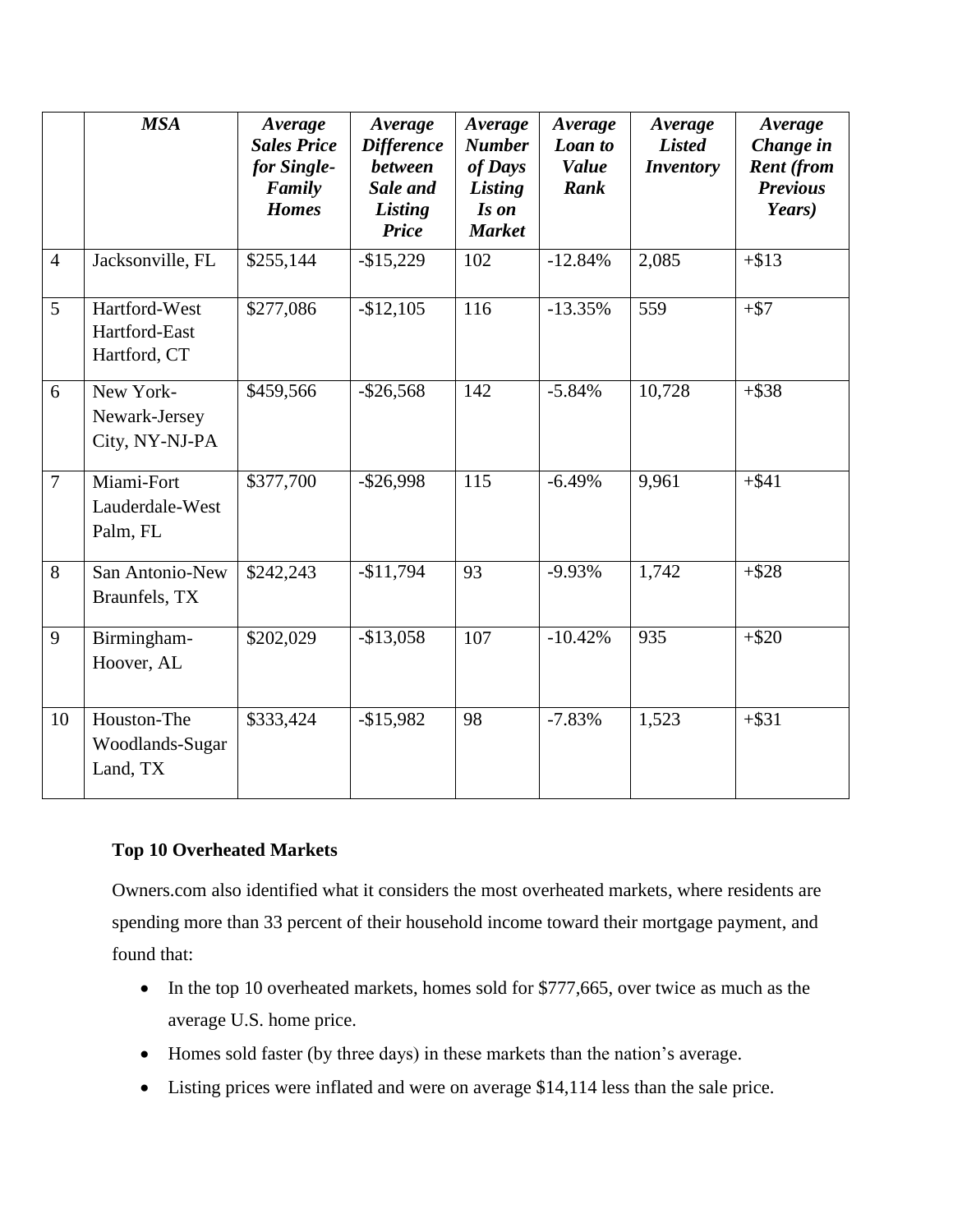Residents in these markets spent twice as much income toward their mortgage payment as the national average. (National average is 20.8 percent; overheated markets average is 39.1 percent).

|                | <b>MSA</b>                                               | <b>Average Sales</b><br><b>Price for</b><br>Single-<br>Family<br><b>Homes</b> | Average<br><b>Difference</b><br>between Sale<br>and Listing<br><b>Price</b> | Average<br>Number of<br><b>Days Listing Is</b><br>on Market | Percentage of<br><b>Household Income</b><br><b>Used toward Mortgage</b><br>Payment |
|----------------|----------------------------------------------------------|-------------------------------------------------------------------------------|-----------------------------------------------------------------------------|-------------------------------------------------------------|------------------------------------------------------------------------------------|
| $\mathbf{1}$   | Kahului-Wailuku-<br>Lahaina, HI                          | \$814,251                                                                     | $-$ \$35,015                                                                | 140                                                         | 41.3%                                                                              |
| $\overline{2}$ | Grants Pass, OR                                          | \$289,328                                                                     | $-$14,524$                                                                  | 122                                                         | 33.8%                                                                              |
| 3              | San Jose-<br>Sunnyvale-Santa<br>Clara, CA                | \$1,219,717                                                                   | $+ $26,539$                                                                 | 47                                                          | 44.1%                                                                              |
| $\overline{4}$ | San Francisco-<br>Oakland-<br>Hayward, CA                | \$943,649                                                                     | $+ $27,793$                                                                 | 62                                                          | 38.4%                                                                              |
| 5              | Santa Rosa, CA                                           | \$658,253                                                                     | $-$11,997$                                                                  | 79                                                          | 36.3%                                                                              |
| 6              | San Luis Obispo-<br>Paso Robles-<br>Arroyo Grande,<br>CA | \$615,394                                                                     | $-$ \$28,646                                                                | 102                                                         | 36.4%                                                                              |
| $\overline{7}$ | Urban Honolulu,<br>H <sub>I</sub>                        | \$864,762                                                                     | $-$17,481$                                                                  | 93                                                          | 42.7%                                                                              |
| 8              | Santa Maria-<br>Santa Barbara,<br>CA                     | \$766,101                                                                     | $-$ \$28,390                                                                | 100                                                         | 34.8%                                                                              |
| 9              | Los Angeles-<br>Long Beach-<br>Anaheim, CA               | \$801,163                                                                     | $-$19,457$                                                                  | 87                                                          | 44.4%                                                                              |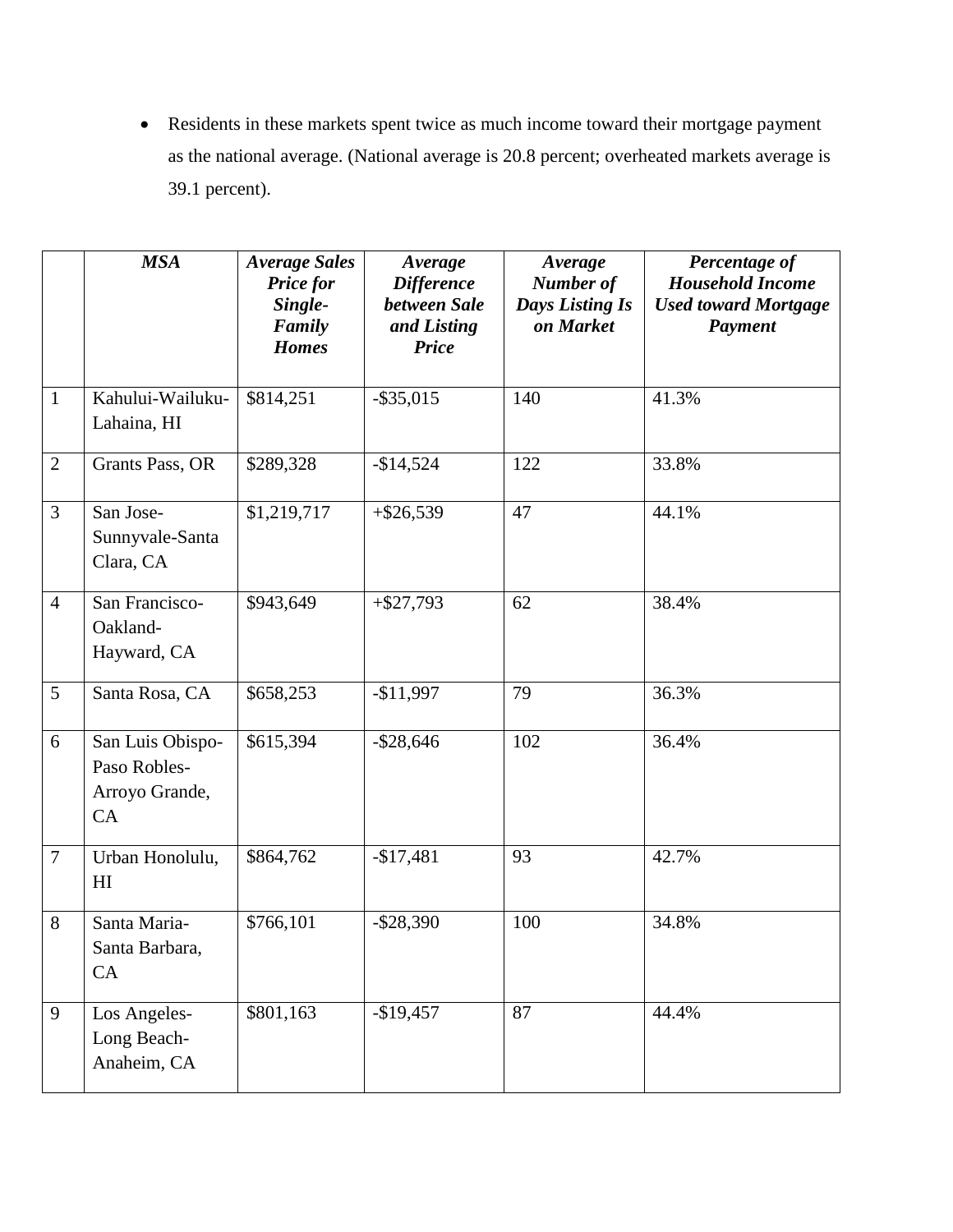|    | <b>MSA</b> | <b>Average Sales</b><br><b>Price for</b><br>Single-<br>Family<br><b>Homes</b> | Average<br><b>Difference</b><br>between Sale<br>and Listing<br><b>Price</b> | Average<br>Number of<br><b>Days Listing Is</b><br>on Market | Percentage of<br><b>Household Income</b><br><b>Used toward Mortgage</b><br>Payment |
|----|------------|-------------------------------------------------------------------------------|-----------------------------------------------------------------------------|-------------------------------------------------------------|------------------------------------------------------------------------------------|
| 10 | Napa, CA   | \$804,032                                                                     | $-$ \$29,960                                                                | 96                                                          | 38.8%                                                                              |

#### **Methodology**

Owners.com identified all MSAs with over one million people and retrieved data from October 31, 2016 through October 31, 2017. Owners.com used five metrics to identify and rank the top 10 buyer markets and three metrics for the top 10 overheated markets. These metrics were weighted and summed into a score. The national and market data were sourced from public property data, and aggregated data were sourced from First American and [Census Data.](https://factfinder.census.gov/faces/nav/jsf/pages/index.xhtml) The weights for each metric were as follows:

The score for the top 10 home buyer markets was comprised of these metrics:

- Average price difference between sold and listing prices: 30 percent
- Negative LTV: 25 percent
- Total inventory left on market: 20 percent
- Days on market: 15 percent
- Monthly rental cost change from previous year: 10 percent

The score for the top 10 overheated markets was comprised of these metrics:

- Percentage of household income used toward mortgage payment: 50 percent
- Days on market: 30 percent
- Average price difference between sold and listing prices: 20 percent

#### **About Owners.com®**

Owners.com is a tech-enabled real estate brokerage that handles all key aspects of the home buying and selling experience on one platform. It provides a superior experience and savings through right-sized commission structures, smart digital tools and personalized service from local agents. It's this formula that can save consumers thousands at closing. For more